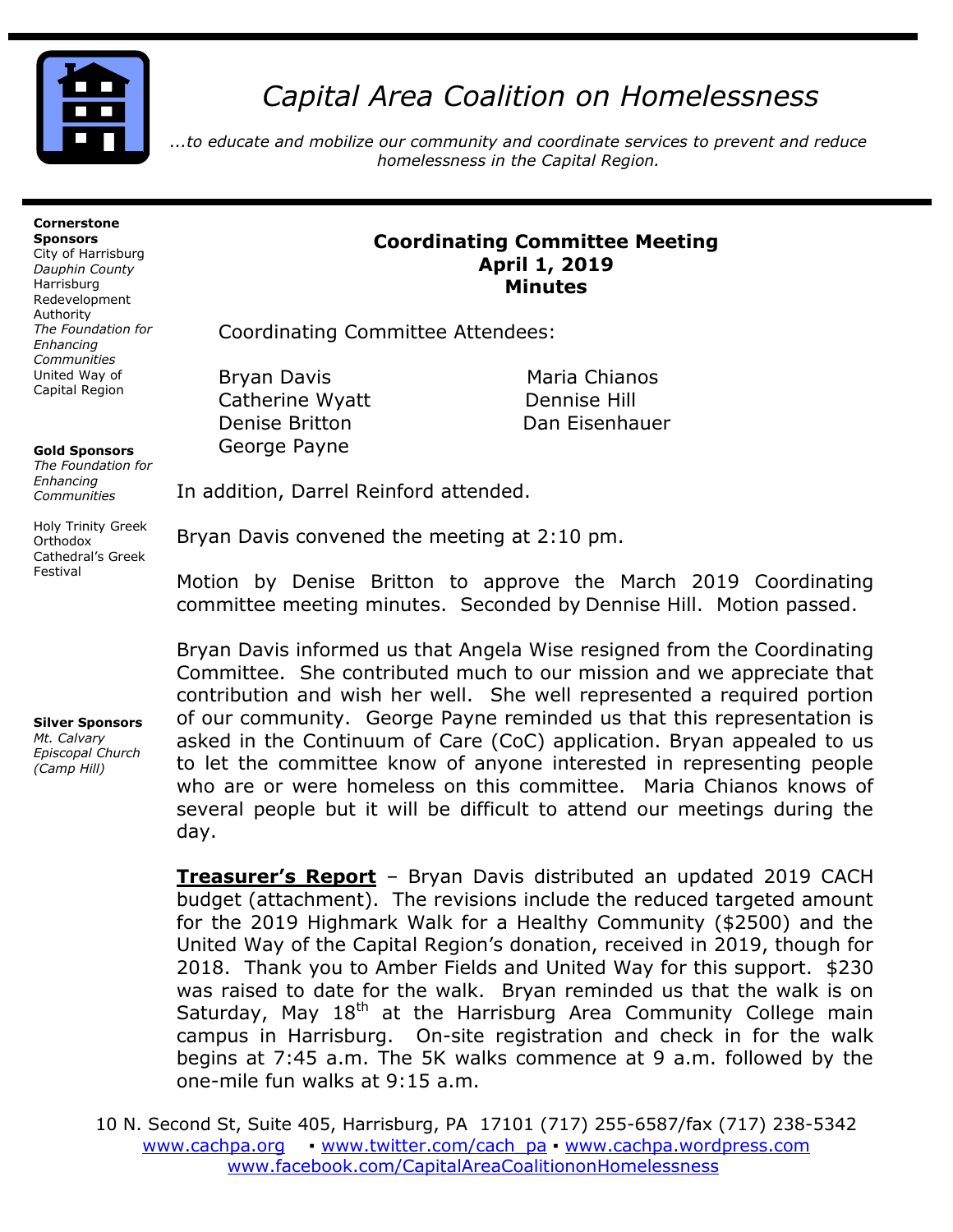## **2019 – 2010 City/ESG proposal**

Motion by Dennise Hill to pass Resolution 1-2019 to submit a single application to the City of Harrisburg to include activities of the YWCA, Christian Churches United (CCU), and Shalom House, as well as for CACH's Homeless Management Information System (HMIS). Seconded by Dan Eisenhauer. Motion passed.

Jennifer Wintermyer's signature will be sought for this resolution.

### **Committee Reports:**

Service Delivery – Dennise Hill reported that the committee met in March and the discussion concentrated on working on the consolidated plan, specific to the goals identified for this committee. Section 4 of the plan will be discussed at this month's meeting, plotting out next steps. Recruitment is taking place for participation on the case managers subcommittee. The committee is identifying trainings to be conducted in 2019. In addition, the Data Quality subcommittee reported the HMIS trainings will be scheduled for July 2019. These trainings will be preceded by releasing an Agency Participation Agreement and Policies and Procedures to all participating HMIS agencies.

Housing – George Payne informed us that the committee is making a big effort to place eligible homeless people in the 811 Mainstream program. The 811 referrals were taken directly from the Coordinated Entry and Assessment Referral (CEAR) tool. These individuals were unsheltered and have a disability. Work continues as to how the applicants are informed and by whom. Someone asked if additional referrals can be made and yes, they may. What is not known now is how subsequent referrals will be prioritized. The Harrisburg Housing Authority's Holland Development apartments are on line. If interested call 717/418-6487.

Community Conversations – Denise Britton reported that the committee continues to plan a Faith Summit for May 2019 and outreach for the Dream Builders program. She told us that several United Methodist churches are closing and this creates space available for other activities.

**2019 Point In Time** (PIT) – George Payne reported on the numerous HUD reports that are due about the same time as the PIT. The Annual Homelessness Analysis Report (AHAR) was replaced by the Longitudinal Systems Analysis (LSA) and is due this month. The LSA, the Housing Inventory County and the PIT are directly loaded into the HUD portal. For the PIT, we need the unsheltered data and George shared the problems getting that information. In addition, our network's data quality issues; e.g. programs are not closing out clients after they leave, slow all this work

10 N. Second St, Suite 405, Harrisburg, PA 17101 (717) 255-6587/fax (717) 238-5342 [www.cachpa.org](http://www.cachpa.org/) • [www.twitter.com/cach\\_pa](http://www.twitter.com/cach_pa) • [www.cachpa.wordpress.com](http://www.cachpa.wordpress.com/) [www.facebook.com/CapitalAreaCoalitiononHomelessness](http://www.facebook.com/CapitalAreaCoalitiononHomelessness)